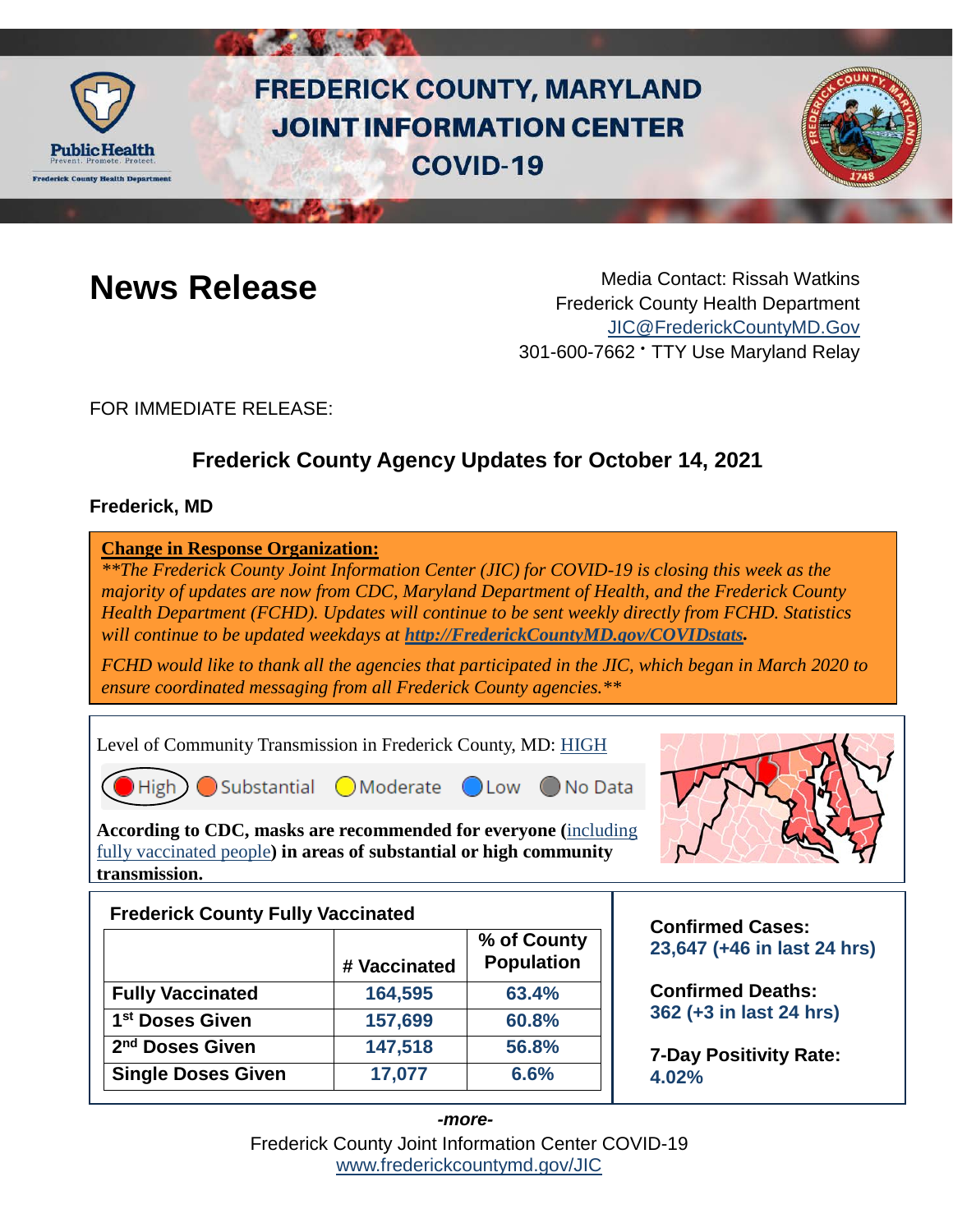

## **Page 2/JIC**

| Frederick County residents fully vaccinated by age group: |                                       |                                     |                                     |                                     |  |
|-----------------------------------------------------------|---------------------------------------|-------------------------------------|-------------------------------------|-------------------------------------|--|
|                                                           | % of Population<br>12-17 Years of Age | % of Population 12+<br>Years of Age | % of Population 18+<br>Years of Age | % of Population 65+<br>Years of Age |  |
|                                                           | 66.8%                                 | 78.2%                               | 79.5%                               | 92.3%                               |  |

Please check our dashboard for statistics: [http://FrederickCountyMD.gov/COVIDstats.](http://frederickcountymd.gov/COVIDstats)

Maryland Department of Health Update

**Monoclonal Antibody** Treatment for COVID-19

If you recently tested positive for COVID-19 or have been in close contact with a person with known or suspected COVID-19, you may be eligible to receive a free monoclonal antibody (mAb) treatment.

#### **Monoclonal Antibody Treatment:**

Monoclonal antibodies are laboratorymade proteins to fight the virus that causes COVID-19. Although it is not a cure, treatment may lessen the severity of symptoms and help keep high-risk patients out of the hospital.

Talk to your health care provider as soon as you test positive for COVID-

## 19 so they can determine if monoclonal [antibodies are the right treatment for you.](https://covidlink.maryland.gov/content/testing/monoclonal-antibody-treatment/) Go to [new](https://covidlink.maryland.gov/content/testing/monoclonal-antibody-treatment/)  [monoclonal antibody treatment website](https://covidlink.maryland.gov/content/testing/monoclonal-antibody-treatment/) for information on:

- Where treatment is available (other option: [https://covid.infusioncenter.org/\)](https://covid.infusioncenter.org/)
- Eligibility
- How treatment is initiated

## **Support for Marylanders with COVID-19:**

Support is available for Marylanders who have had COVID. Join MDH and NAMI Maryland on Oct. 14 from 6:30 to 8 p.m. for a peer support session to discuss the road to recovery and coping resources.

It's free and open to COVID-19 survivors. Learn more at [covidconnect.health.maryland.gov](http://covidconnect.health.maryland.gov/)



Maryland

*-more-*

Frederick County Joint Information Center COVID-19 [www.frederickcountymd.gov/JIC](https://frederickcountymd.gov/JIC)

**Learn More**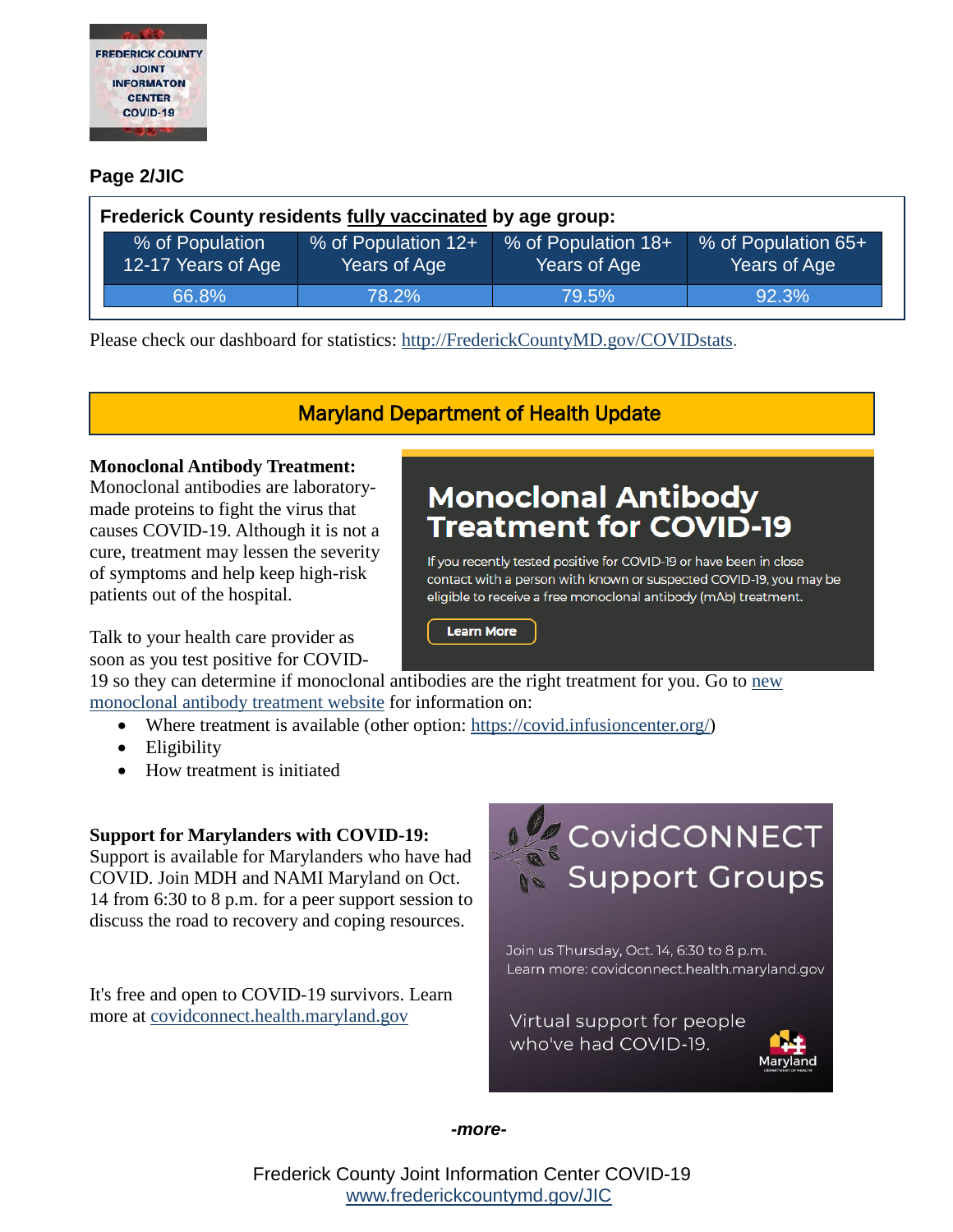

## **Page 3/JIC**

## Trending Questions from Maryland Department of Health

#### **I am over 65 years old, and I am not immunocompromised. Am I eligible to receive a booster shot?**

Yes, if you received your second Pfizer dose at least six months ago, the CDC and Maryland Department of Health strongly recommends that you receive a booster shot.

## **Will there be a mobile vaccine initiative to administer booster shots for eligible recipients?**

The State of Maryland has launched a vigorous outreach effort for those Marylanders who are currently eligible. State health officials are engaging directly with Maryland nursing homes and congregate care facilities, local health departments, primary care physicians, hospitals, pharmacies, and other providers.

Marylanders can contact 855-MDGOVAX (855-634-6829) to schedule your appointment today or visit [covidvax.maryland.gov](https://coronavirus.maryland.gov/pages/vaccine) to find locations where Pfizer boosters are available.

#### **Are the booster shot and 3rd vaccine dose the same thing?**

While the formula of the vaccine is the same, doctors do make a distinction between a booster shot and a third dose. Doctors use the term third dose (additional dose) when referring to people with compromised immune systems who may not have gotten the level of protection they need from the first two doses. These are currently available for Marylanders who received either Moderna or Pfizer initial series.

Boosters are offered to people who got the full course of a vaccine and developed a good response initially, but it waned over time. These are currently available for certain Marylanders six months after an initial series of Pfizer.

## **Will I need to show a COVID-19 vaccine record card as proof of receiving the vaccine to receive a booster shot?**

No, individuals may self-attest to eligibility. Providers shall not turn away any individual who self-attests to eligibility for a booster or additional dose.

## **Did you miss last week's questions?**

You can find out the answer to other trending COVID-19 vaccination [questions at covidLink Trending](https://covidlink.maryland.gov/content/faqs/#trending)  [Questions and Answers.](https://covidlink.maryland.gov/content/faqs/#trending) Be sure to check out [covidLINK](https://covidlink.maryland.gov/content/) for even more information on the COVID-19 vaccine, testing, and contact tracing.

*-more-*